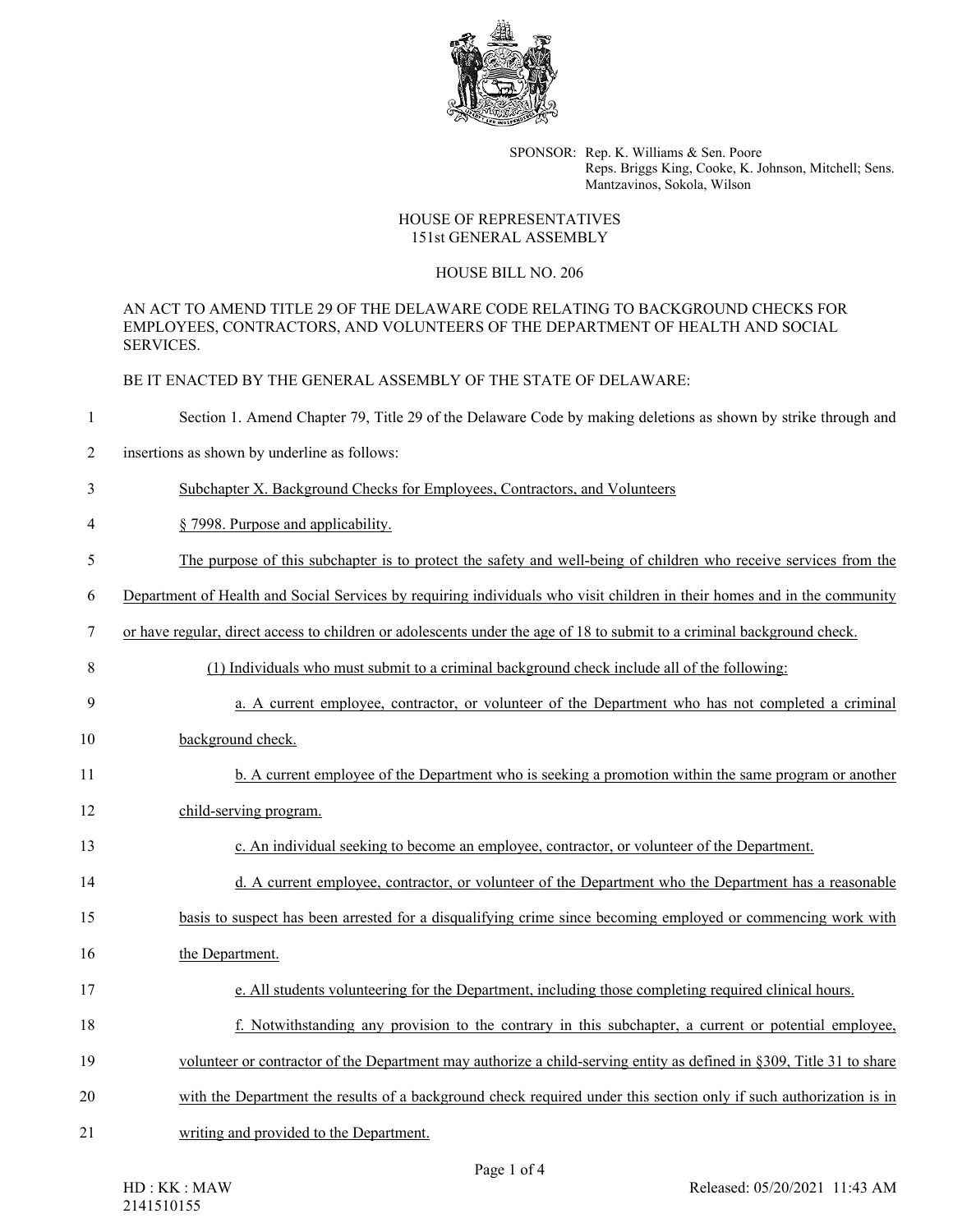| 22 | (2) Definitions.                                                                                                      |
|----|-----------------------------------------------------------------------------------------------------------------------|
| 23 | As used in this subchapter:                                                                                           |
| 24 | a. "Child Protection Registry" means as defined under § 921 of Title 16.                                              |
| 25 | b. "Conviction" or "convicted" means as defined under $\S 902$ of Title 16.                                           |
| 26 | c. "DELJIS" means the Delaware Criminal Justice Information System.                                                   |
| 27 | d. "Department" means the Department of Health and Social Services.                                                   |
| 28 | e. "Direct access" means the opportunity to have personal, unsupervised contact with persons receiving                |
| 29 | care or education during the course of one's assigned duties.                                                         |
| 30 | f. "Disqualifying criminal conviction" means any of the following occurring under the laws of this State              |
| 31 | or any other jurisdiction, and shall disqualify an individual from being an employee, contractor, or volunteer for    |
| 32 | the Department for the time periods set forth in this subchapter.                                                     |
| 33 | 1. Conviction of the following offenses require lifetime disqualification:                                            |
| 34 | A. Felony conviction of a crime against a child.                                                                      |
| 35 | B. Any conviction of a crime constituting a felony sexual offense.                                                    |
| 36 | C. Any conviction of a crime constituting a Class A or Class B felony.                                                |
| 37 | D. Any conviction of a crime constituting a felony homicide.                                                          |
| 38 | 2. Misdemeanor conviction of a crime against a child. Disqualification shall endure for 7 years                       |
| 39 | following the date of conviction, unless the misdemeanor is included within the crimes that result in entry on        |
| 40 | the Child Protection Registry under $\S$ 923 of Title 16, in which case disqualification shall be determined by       |
| 41 | the Child Protection Registry regulations.                                                                            |
| 42 | 3. Any other conviction for a felony shall disqualify an individual from being an employee,                           |
| 43 | contractor, or volunteer for the Department for 7 years following the date of the conviction, unless the felony       |
| 44 | is included in within the crimes that result in entry on the Child Protection Registry under $\S 923$ of Title 16, in |
| 45 | which case disqualification shall be determined by the Child Protection Registry regulations.                         |
| 46 | 4. The Department may promulgate regulations to specify specific offenses that shall constitute                       |
| 47 | disqualifying convictions under this subchapter.                                                                      |
| 48 | g. "DSCYF" means the Department of Services for Children, Youth and Their Families.                                   |
| 49 | h. "FBI" means the Federal Bureau of Investigation.                                                                   |
| 50 | i. "SBI" means the State Bureau of Identification.                                                                    |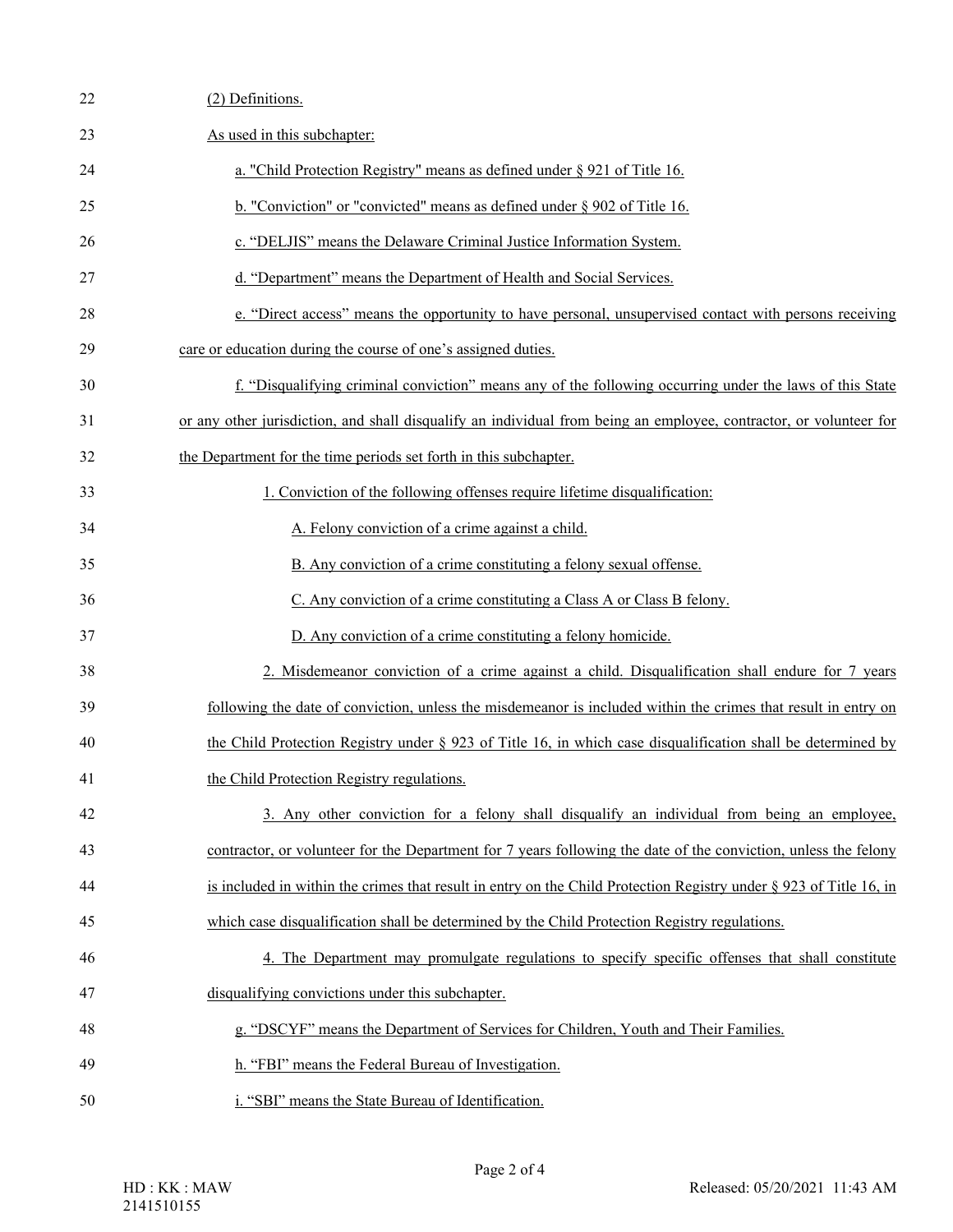51 j. An employee, contractor, or volunteer of the Department shall not mean an employee, contractor, or 52 volunteer who provides childcare services at a facility as referred to under § 309 (b)(4)b of Title 31. 53 (3) This subchapter does not apply to individuals who are otherwise required by state or federal law or 54 regulation to submit to a background check. 55 § 7999. Background checks for employees, contractors, and volunteers of the Department. 56 (1) Any employee, contractor, or volunteer of the Department who visits children in their homes and in the 57 community or have regular, direct access to children or adolescents under the age of 18 are required to obtain a 58 background check. Background checks consist of a fingerprinted Delaware and national background check completed 59 by the SBI and the FBI, as well as a Child Protection Registry check completed by the DSCYF. 60 (2) The employer shall obtain a statement signed by the prospective employee, contractor, or volunteer of the 61 Department in which the individual authorizes a full release in order for the employer to obtain information pertaining 62 to the identification and criminal history record of the prospective employee, contractor or volunteer. The release shall 63 remain effective for the duration of the individual's employment and shall authorize the employer to obtain subsequent 64 background checks as necessary. DSCYF shall process a Child Protection Registry check of the individual upon receipt 65 of the release required by this section that must be attached to the request from the employer for the Child Protection 66 Registry check. All employees, contractors, and volunteers must inform their employer of any disqualifying criminal 67 conviction or entry on the Child Protection Registry. 68 (3) The SBI shall furnish information pertaining to the identification and criminal history record of any 69 prospective employee, contractor, or volunteer of the Department, except as otherwise allowed or required, provided 70 that the prospective employee, contractor, or volunteer submits to a reasonable procedure established by standards set 71 forth by the Superintendent of State Police to identify the perspective employee, contractor or volunteer whose record 72 is sought. Such procedure must include the fingerprinting of the prospective employee, contractor, or volunteer, and a 73 provision for other information that may be necessary to obtain a report of the individual's entire criminal history 74 record from the SBI and a report of the individual's entire federal criminal history record pursuant to the FBI 75 appropriation of Title II of Public Law 92-544. Notwithstanding any provision to the contrary, the information to be 76 furnished by the SBI must include child sex abuser information. The Division of State Police shall be the intermediary 77 for purposes of this subsection. 78 (4) An employer may not employ an employee, contractor, or volunteer for work with the Department, if that 79 individual will visit children in their homes and in the community or have regular, direct access to children or 80 adolescents under the age of 18, before obtaining a criminal history. The criminal history of any individual not